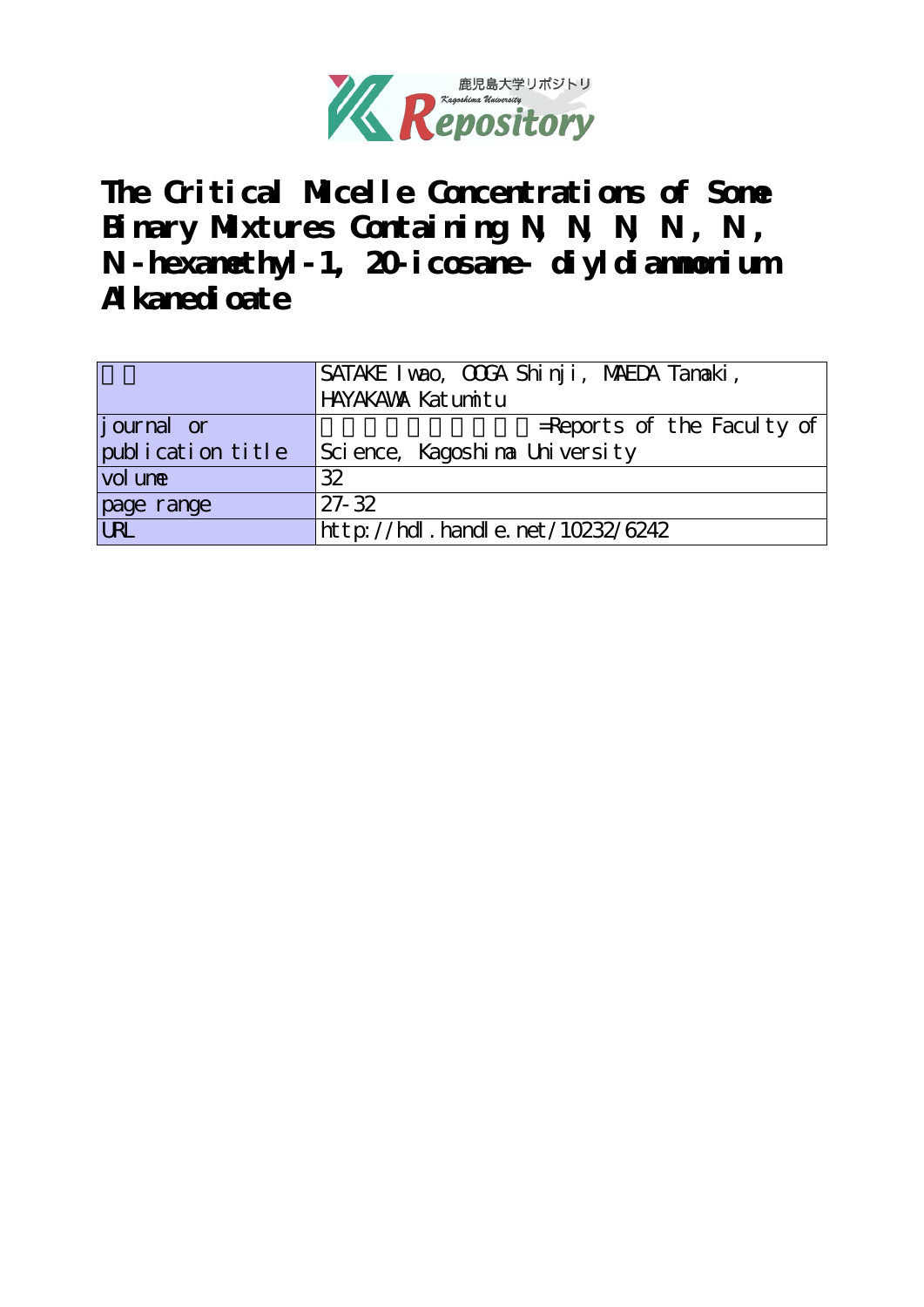**The Critical Micelle Concentrations of Some** Binary Mixtures Containing N, N, N, N, N, **N'-hexamethyl-1, 20-icosane- diyldiammonium Alkanedioate**

|                   | SATAKE I wao, OOGA Shinji, MAEDA Tanaaki, |
|-------------------|-------------------------------------------|
|                   | HAYAKAWA Katumitu                         |
| journal or        | $=$ Reports of the Faculty of             |
| publication title | Science, Kagoshina University             |
| vol une           | 32                                        |
| page range        | $27 - 32$                                 |
|                   | http://hdl.handle.net/10232/00010012      |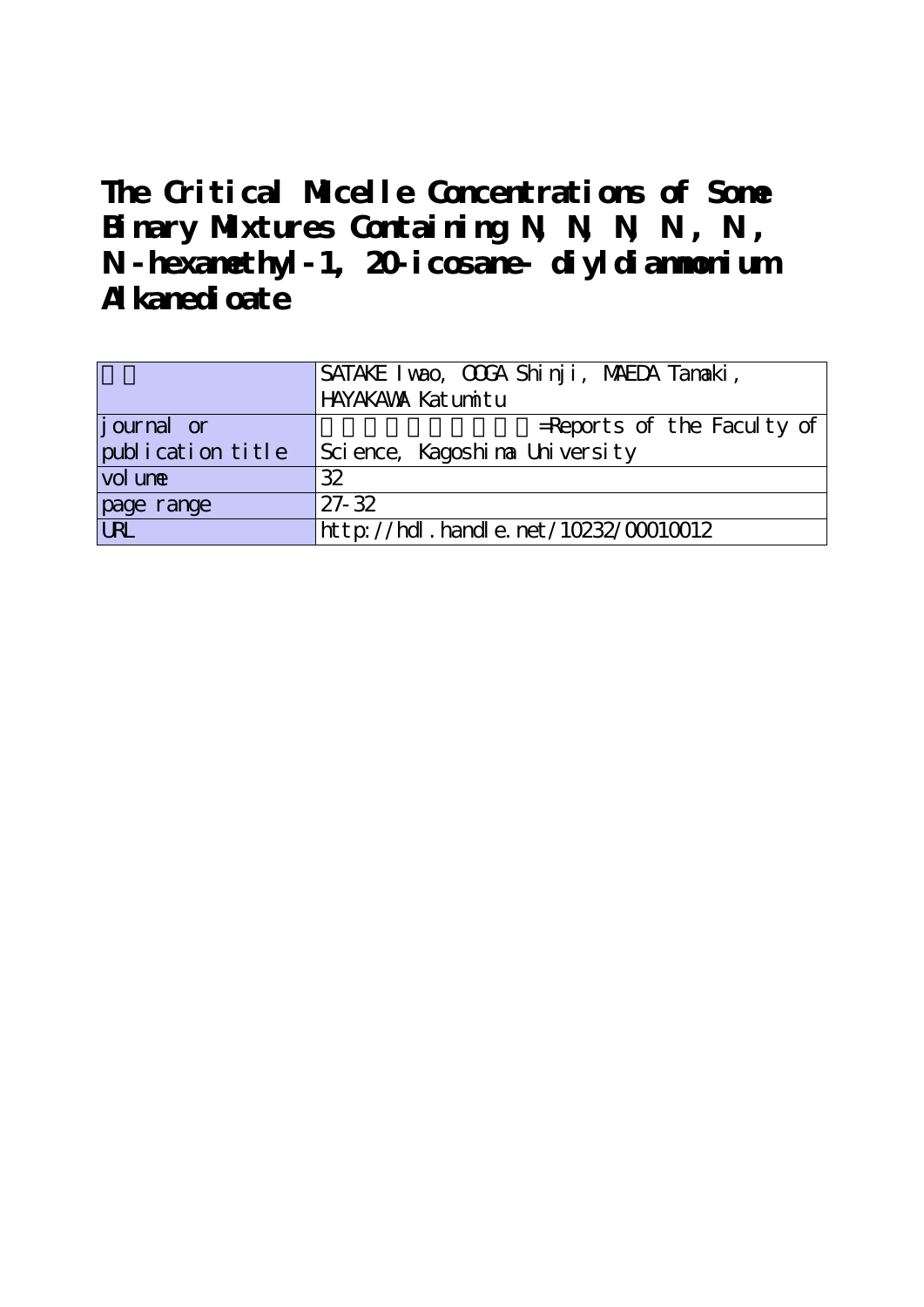Rep. Fac. Sci., Kagoshima Univ. No. 32, 27~32, 1999

# The Critical Micelle Concentrations of Some Binary Mixtures Containing N, N, N, N', N', N'-hexamethyl-1, 20-icosanediyldiammonium Alkanedioate

Iwao SATAKE, Shinji Ooga, Tamaki MAEDA, and Katumitu HAYAKAWA (Received July 5, 1999)

Keywords : Critical micelle concentration,  $\alpha$ ,  $\omega$ -Type surfactant, Binary surfactant mixtures

#### Abstract

The conductometric and fluorescence probe studies were carried out for some binary mixtures containing N, N, N, N', N', N'-hexamethyl-1, 20-icosanediyldiammonium alkanedioate  $[(CH_3)_3 \nmid N (CH_2)_{20} N^+(CH_3)_3]$  $\lceil$  OOC(CH<sub>2</sub>)<sub>n</sub>COO<sup>-</sup> [HEA-C<sub>n</sub>). An ideal mixing treatment of the micellar phase reproduces well the critical micelle concentration (cmc) vs. composition curves observed both for HEA-C<sub>4</sub>  $\sim$  HEA-C<sub>6</sub> and HEA-C<sub>4</sub>  $\sim$ HEA-C<sub>10</sub> systems. However, this simplified model fails to reproduce the cmc data for HEA-C<sub>10</sub>  $\sim$ dodecyltrimethylammonium chloride (DTAC) and HEA-C<sub>10</sub>  $\sim$  tetradecyltrimethylammonium chloride (TTAC) systems. Although the nonideal behavior appears only at higher mole fractions of DTAC for the former system, it becomes remarkable and extends over whole composition range for the latter system. A tentative treatment based on the regular solution theory gives the interchange energies of  $-1.1$  kT for HEA-C<sub>10</sub>  $\sim$  DTAC and  $-3.7$  kT for HEA-C<sub>10</sub>  $\sim$  TTAC systems, respectively. The fluorescence measurements for these two systems suggest that the local environments around the solubilized pyrene in the mixed micelles are comparable not only to one another but to those in DTAC and TTAC micelles, regardless of the compositions.

## Introduction

It has been well known that the micellar parameters of the ionic surfactant solution depend not only on the structure of the surfactant ion but on the electrical and hydrophobic characters of the counter ion. Thus, the ionic surfactant with the  $\alpha$ ,  $\omega$ -type counter ion is particularly interesting, since this type of counter ion has two ionic groups at both ends of a long carbon chain which can participate in a hydrophobic interaction with the micellar interior.

Although the studies so far reported are confined mostly to the single surfactant solutions, the interesting features in their micellar properties are elucidated. In solutions of the ionic surfactants with the homologous  $\alpha$ ,  $\omega$ -type counter ion, an increase in the carbon chain length  $(n)$  of the counter ion is accompanied always by a regular decrease in the critical micelle concentration (cmc) ( 1-5). However, the degree of counter ion binding ( $\beta$ ) and the micelle aggregation number  $(m)$  depend significantly on the structures of both surfactant ion and counter ion head groups. For example with 1,  $1'$ - $(1, 1)$  $\omega$  - alkanediyl) bispyridinium 1-tetradecanesulfonate, the value of  $\beta$  increases slightly with increasing *n*, while the value of  *goes through a broad minimum* around  $n=8 \sim 10$  (6). In contrast, a minimum in  $\beta$  appears at  $n=4$  for bis(decylammonium) dicarboxylate solutions (2). In solutions of  $\alpha$ ,  $\omega$ alkanediammonium bis(dodecyl sulfate) and bis (decyl sulfate), the values of  $\beta$  remain virtually constant, whereas the value of  $m$  decreases in the former system but increases in the latter system with increasing *n*, respectively  $(3, 4)$ . In the case of

Department of Chemistry and BioScience, Faculty of Science, Kagoshima University, 1-21-35, Korimoto, Kagoshima 890-0065, Japan.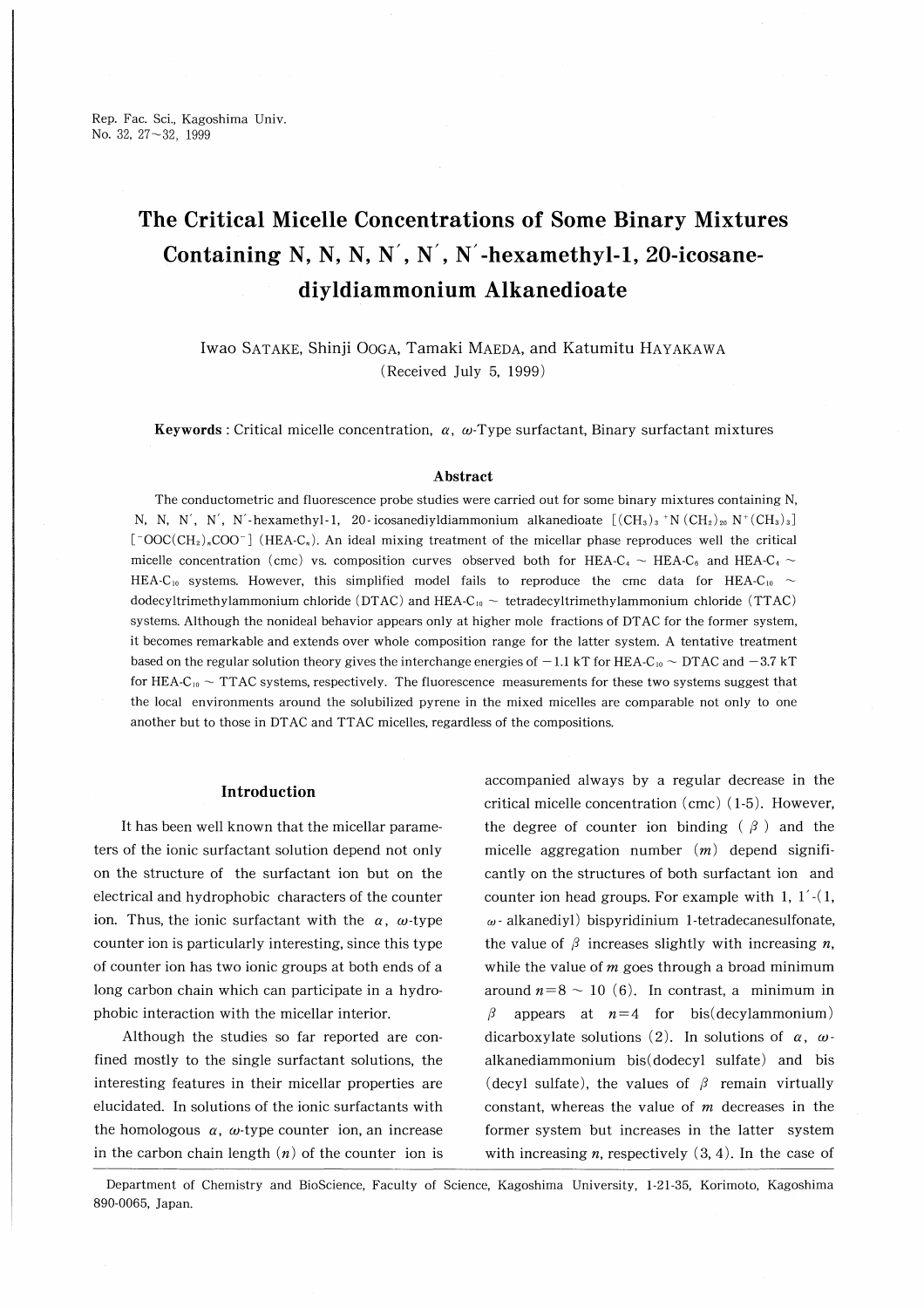HEA-C<sub>n</sub>, the value of  $\beta$  increases progressively with increasing  $n$ , but a shallow minimum in  $m$  appears at  $n=4(5)$ .

In connection with the micellar properties of the binary mixtures of these surfactants, we studied the cmc and  $m$  of the alkanediammonium bis(decyl) sulfate) mixtures with  $n=4$  and 6, and  $n=4$  and 8  $(4)$ . In both systems, the value of *m* decreases rapidly with increasing mole fraction of  $n=4$ . A striking feature of these systems is the finding that the cmc vs. the composition curves can be well reproduced with the ideal mixing model. This fact suggests that the  $\alpha$ ,  $\omega$ -type counter ions behave in the mixed micelles as if simple molecules which have little conformational freedom.

From the standpoint of the nonideality in the micellization process, the binary mixtures of HEA- $C_{n}$ and the conventional surfactant are particularly interesting, since their structures are considerably different from each other. With this reservation in mind, we performed the conductometric and fluorescence probe studies of some binary mixtures which consist of HEA-Cio and the conventional cationic surfactant and of HEA-C<sub>n</sub> with different values of  $n$ .

## Experimental

### Materials.

The preparation and purification procedures of HEA-C<sub>n</sub> with n of 4, 6, and 10 are described elsewhere (5). Dodecyl- and tetradecyltrimethylammonium chlorides (DTAC, TTAC) were prepared by passing the aqueous solutions of the corresponding bromides (purity>99%, Tokyo Kasei Kogyo Co. Ltd.) through an anionic exchange column in the  $Cl^-$  state, respectively. The concentrations of DTAC and TTAC stock solutions were determined by poly(vinyl chloride) membrane electrode (7). Pyrene (Aldrich Chemical Company Inc.) was passed through silica gel in a cyclohexane solution and recovered as white crystals after recrystallization from ethanol.

#### Measurements.

The conductivities of the mixed surfactant solutions were measured by using a Horiba Conductivity Meter ES-14. The fluorescence spectra

of pyrene excited at 335 nm were recorded on Shimazu Spectrofluorophotometer RF-5000. All measurements were conducted at 25℃.

## Results and Discussion

# Mixtures Consisting of HEA- $C_n$  with Different Values of n

Figure 1 shows the typical plots of the specific conductivity  $\kappa$  ) vs. total molar concentration  $(C)$ for binary solutions of HEA-C<sub>4</sub> and HEA-C<sub>6</sub>. The break point in each curve corresponds to the cmc  $(C_0)$  at the given mole fraction  $(R)$  of HEA-C<sub>4</sub> in the mixture. Similar results were also obtained for all of the mixed systems studied. In Fig. 2 are given the  $C_0$  vs. R curves thus determined for HEA-C<sub>4</sub>  $\sim$ HEA-C<sub>6</sub> and HEA-C<sub>4</sub>  $\sim$  HEA-C<sub>10</sub> systems. In both cases, the cmc is seen to increase monotonically with increasing R.

The micellar structures of the HEA- $C_n$  are considered to be somewhat different from those of the conventional surfactants even in single surfactant solutions. In this connection, it is important to remember that the  $\alpha$ ,  $\omega$ -type surfactants with inorganic counter ions usually form loosely packed micelles (8-ll) into which water molecules deeply penetrate (9, 10, 12, 13). In addition, the  $\alpha$ ,  $\omega$ -type surfactant ions in the micelle are known to adopt a predominantly stretched form  $(11, 14, 15)$  while keeping a spherical shape (9, ll, 16).

Taking these into consideration, the  $HEA^{2+}$  ions which are common constituent in the present mixtures are also supposed to adopt the similar stretched conformations in the mixed micelles over whole range of  $R$ . Moreover, the bound alkanedioate counter ions on the micellar surface are expected to exclude to some extent the penetrated water molecules by extending their folded hydrocarbon chains toward the miceller interior. This in turn suggests that the mixed micelles in the present systems are more compact than the foregoing  $\alpha$ ,  $\omega$ -type surfactant micelles with inorganic counter ions.

In general, the cmc of the binary surfactant mixture can be described as

 $1/\,C_0=(1-R)/\gamma_1C_1^0+R/\gamma_2C_2^0$ , (1) where,  $C_i^0$  (i=1 or 2) refers to the cmc of the single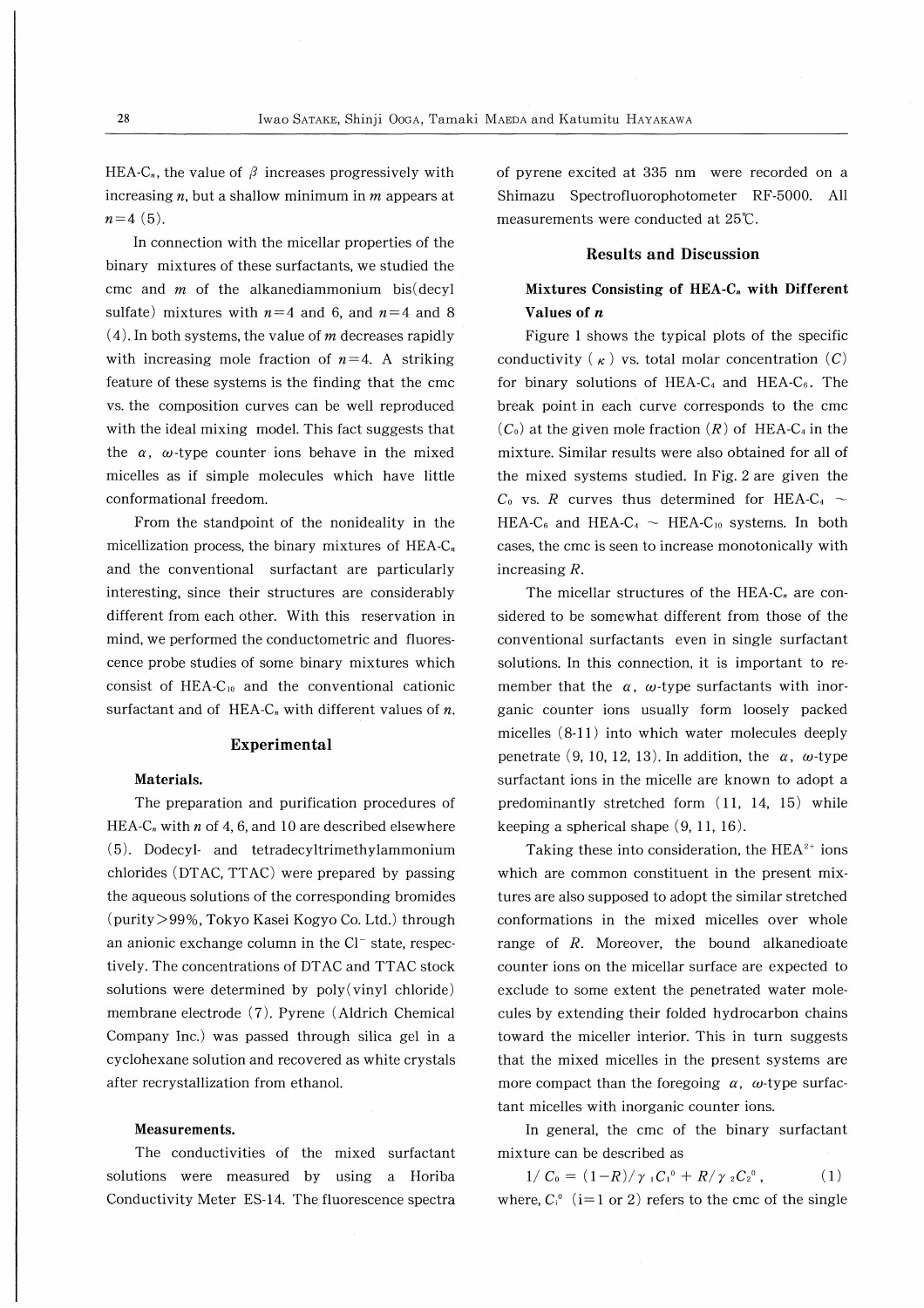

Fig. 1. Plots of  $\kappa$  vs. C for mixed solutions of HEA-C<sub>4</sub> and HEA-C<sub>6</sub>. The curves for  $R=0.2, 0.4, 0.6, 0.8,$  and 1.0 are displaced upward by 0.25, 0.5, 0.75, 1.0, and 1.25 mS cm<sup>-1</sup>, respectively.

surfactant solution of the i-th component and  $\gamma_i$  to the activity coefficient of the i-th component in the mixed micelle, respectively (16). In the present systems,  $i = 1$  and 2 correspond to HEA-C<sub>6</sub> (or  $HEA-C<sub>10</sub>$  and  $HEA-C<sub>4</sub>$ , respectively. The solid lines in Fig. 2 show the calculated cmc vs.  $R$  curves from Eq. 1 with an assumption of  $\gamma_1 = \gamma_2 = 1$ . It should be noted that the calculated curves based on an ideal mixing model agree well with the experimental data over whole range of  $R$ , in spite of the complicating micellar structures expected for the present systems. In a previous paper  $(4)$ , we have reported that the cmc vs. composition curves for binary mixtures of  $\alpha$ ,  $\omega$ -alkanediammonium bis(decyl sulfate)s with n  $=$  4 and 6, and  $n=$  4 and 8 can be reproduced well with the ideal mixing model. On the basis of this finding, we presumed that the  $\alpha$ ,  $\omega$ -alkanediammonium counter ions behave in the mixed micelle as if simple molecules with little conformational freedom by extending the folded carbon chain as deeply as possible toward the micellar core. It is, therefore, highly probable that the alkanedioate counter ions in



Fig. 2. Plots of  $C_0$  vs. R for HEA-C<sub>n</sub> mixed systems. a;  $n=4$  and 6,  $C_1^0=4.52$  mmoldm<sup>-3</sup>,  $C_2^0=6.19$  mmol  $dm^{-3}$ b;  $n=4$  and 10,  $C_1^0$  = 0.77 mmoldm<sup>-3</sup>  $\bigcirc$ ; observed. Solid lines show the calculated curves from Eq. (1) with  $\gamma_1 = \gamma_2 = 1$ .

the present systems also behave as simple molecules with the similar conformational characteristics.

## Mixtures Consisting of HEA- $C_{10}$  and DTAC or TTAC

In their study of the mixed solutions of alkyltrimethylammonium bromide of the carbon chain length p and alkane- $\alpha$ ,  $\omega$ -bis(trimethylammonium) bromide of the carbon chain length q, Zana et al. have found that the mixed micellization takes place in whole composition range for  $p=10 \sim q=16$  and  $p=14 \sim q=22$  systems, while in the range of the mole fraction of  $\alpha$ ,  $\omega$ -type surfactant only above 0.5 for p=10  $\sim$  q=12, p=12  $\sim$  q=22, and p=16  $\sim$  $q=22$  systems (17). The substitution of the monovalent simple counter ion by the divalent  $\alpha$ ,  $\omega$ -type counter ion of longer carbon chain length is anticipated to stabilize this type of mixed micelles both through the electrostatic and hydrophobic interactions. Taking this into account, we studied the cmc's of the mixed solutions of HEA-Cio and DTAC, and of HEA-C<sub>10</sub> and TTAC.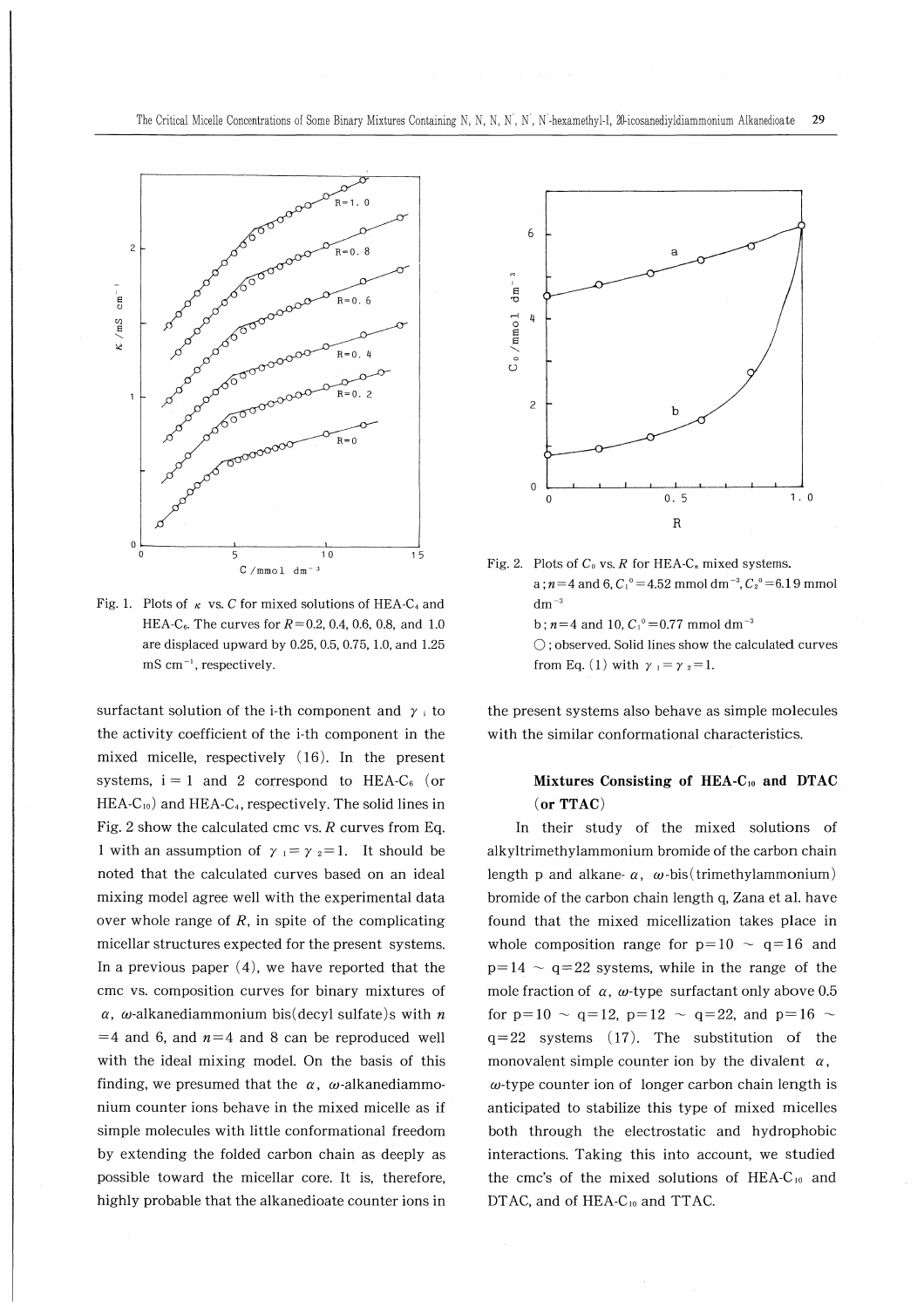As would be expected, the mixed micellizations were observed over whole composition range in these surfactant mixtures. Figures 3 and 4 show the change in cmc with the mole fraction  $(R)$  of DTAC



Fig. 3. Plots of  $C_0$  vs. R for mixed solutions of HEA-C<sub>10</sub> and DTAC.

 $C_1^0$ =0.77 mmol dm<sup>-3</sup>,  $C_2^0$ =20.3 mmol dm<sup>-3</sup>, ○; observed

 $---$ ; calculated curve from Eq. (1) with  $\gamma_1 = \gamma_2 = 1$  $-$ ; calculated curve from Eqs.  $(1)$ ,  $(2)$ , and  $(4)$ with  $\omega = -1.1$  kT



Fig. 4. Plots of  $C_0$  vs. R for mixed solutions of HEA-C<sub>10</sub> and TTAC.

- $C_2$ <sup>0</sup>=5.95 mmol dm<sup>-3</sup>,  $\bigcirc$ ; observed
- ----; calculated curve from Eq. (1) with  $\gamma_1 = \gamma_2 = 1$  $-$ ; calculated curve from Eqs.  $(1)$ ,  $(2)$ , and  $(4)$ with  $\omega = -3.7$  kT

or TTAC, respectively. In these figures, the dotted lines indicate the calculated curves from  $Eq.(1)$  with  $\gamma_1=\gamma_2=1.$ 

It has been noted that the docosane-  $\alpha$ ,  $\omega$ -bis(trimethylammonium) bromide and the dodecyltrimethylammonium bromide are similar to each other in their micellar parameters such as the hydrodynamic radius of the micelle, the micelle aggregation number, and the binding degree of the counter ions (18). This, in turn, implies that the  $\alpha$ ,  $\omega$ -type ion corresponds roughly in micellization behavior to a monovalent conventional surfactant ion with the carbon chain length of half the  $\alpha$ ,  $\omega$ -type ion. It seems, therefore, likely that the deviation from an ideal mixing behavior is, if any, rather small for HEA-C<sub>10</sub>  $\sim$  DTAC system. As is clearly shown in Fig. 3, the observed cmc aggrees well with an ideal mixing curve (dotted line) up to  $R \sim 0.6$ , though the slight downward deviations appear at higher values of R. However, this is not the case for HEA-C<sub>10</sub>  $\sim$ TTAC system as is shown in Fig. 4. It should be noted that an increase in the carbon chain length of the conventional surfactant ion as small as 2 introduces a remarkable nonideality into the mixed micellization process over whole range of  $R$ .

In solutions of the conventional surfactant mixtures, the regular solution theory has been known to reproduce well the cmc vs.  $R$  curves characteristic of nonideal mixing systems ( 16). It is, therefore, interesting to study whether a regular mixing model can be applicable or not to the present systems. According to this treatment (16), the activity coefficients in Eq. ( 1) are described as

 $\gamma_1 = \exp(\omega x_2^2/kT), \gamma_2 = \exp(\omega x_1^2/kT),$  (2) where,  $x_1$  and  $x_2$  refer to the mole fractions of HEA-Ci。 and DTAC (or TTAC) in the mixed micelle, respectively. Moreover,  $\omega$  represents the interchange energy defined by the number  $(Z)$  of the nearest neighbors and the interaction energy  $(E_{ij})$  of the nearest neighbor i-j pair as

$$
\omega = Z (E_{12} - E_{11}/2 - E_{22}/2). \tag{3}
$$

For a given value of  $\omega$ , the value of  $x_1$  can be estimated from the following equation as a function of *.* 

 $x_1$   $[1+C_1^0R$  exp  $\omega(1-2x_1)/kT$   $C_2^0(1-R)$   $] = 1(4)$ The most reliable values of  $\omega$  were determined so as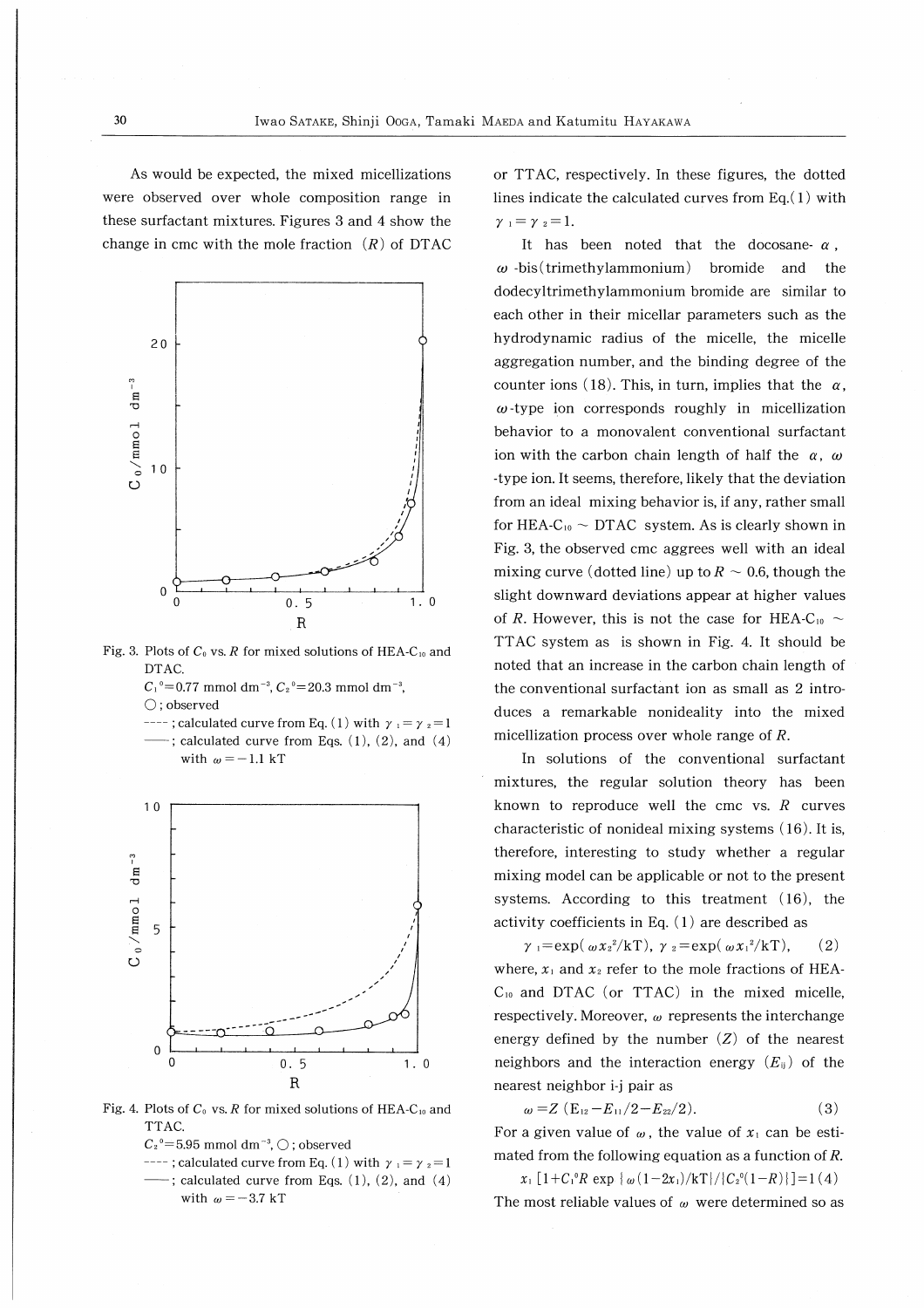to give the best fits of the experimental data. The solid lines in Figs. 3 and 4 show the theoretical cmc vs.  $R$  curves calculated from Eqs.  $(1)$ ,  $(2)$ , and  $(4)$ with  $\omega = -1.1$  kT for HEA-C<sub>10</sub>  $\sim$  DTAC system and with  $\omega = -3.7$  kT for HEA-C<sub>10</sub>  $\sim$  TTAC system, respectively. In both systems, the agreement between observed and calculated curves is satisfactory over whole range of  $R$ . As would be expected, the magnitude of  $\omega$  for HEA-C<sub>10</sub> ~ DTAC system is considerably small as compared with that for HEA- $C_{10}$  ~ TTAC system. A remarkable increase in the magnitude of  $\omega$  for HEA-C<sub>10</sub> ~ TTAC system will presumably be attributed to an increase in the hydrophobic interaction between both components, arising from an increase in the carbon chain length of TTAC.

Figure 5 shows the micellar composition vs.  $R$ 



Fig. 5. Dependences of  $x_1$  and  $x_2$  in the mixed micelles on R. a; HEA-C<sub>10</sub>  $\sim$  DTAC system, b; HEA-C<sub>10</sub>  $\sim$  TTAC system

curves calculated from Eq. (4) with the foregoing values of  $\omega$ . In HEA-C<sub>10</sub>  $\sim$  DTAC system, an effective increase in the mole fraction of DTAC  $(x_2)$  is seen to occur only at higher values of  $R$ . In the case of  $HEA-C_{10} \sim TTAC$  system, however, more rapid increase in the mole fraction of TTAC occurs even at lower values of  $R$ , reflecting the foregoing increase in the hydrophobic interaction in this system.

## Polarity of the Micellar Interior

It is well known that the ratio of the first and third vibronic bands intensities  $(I_1/I_3)$  serves as a measure of the local polarity around the solubilized probe molecules (19). Thus, we measured the fluorescence spectra of pyrene solubilized in the mixed solutions of HEA-C<sub>10</sub>  $\sim$  DTAC and HEA-C<sub>10</sub>  $\sim$  TTAC as a function of R. In both systems, the value of  $I_1/$  $I_3$  remains virtually constant of 1.33  $\sim$  1.40 over whole range of  $R$  at total surfactant concentration of 10 mmol  $dm^{-3}$ . Taking into account the inherent errors in the determination of  $I_1/I_3$ , the mixed micelles in the present systems are considered to be as compact as those of DTAC and TTAC, regardless of R. This in turn suggests that the folded carbon chains of the bound decanedioate counter ions penetrate effectively into the micellar interior to give rise to the similar compact micellar structure to those of the conventional cationic surfactants.

### References

- 1. Y. Moroi, R. Matuura, T. Kuwamura, and S. Inokuma,/ Colloid Interface Sci., 113, 225 (1986).
- 2. P. Li, M. Jansson, P. Bahadur, and P. Stilbs, /. Phys. Chem., 93, 6458 (1989).
- 3. I. Satake, T. Fukunaga, T. Maeda, Y. Soeda, and K. Hayakawa, Bull Chem. Soc. Jpn., 66, 1618 (1993).
- 4. I. Satake, J. Kamikado, Y. Yasuda, T. Maeda, and K. Hayakawa, Bull. Chem. Soc. Jpn., 71, 91 (1998).
- 5. I. Satake, T. Morita, T. Maeda, and K. Hayakawa, Bull Chem. Soc. Jpn., 70, 761 (1997).
- 6. Y. Moroi, R. Matuura, M. Tanaka, Y. Murata, Y. Aikawa, E. Furutani, T. Kuwamura, H. Takahashi, and S. Inokuma, *I. Phys. Chem.*, **94**, 842 (1990).
- 7. T. Maeda, M. Ikeda, M. Shibahara, T. Haruta, and I. Satake, Bull. Chem. Soc. Jpn., 54, 94 (1981).
- 8. S. Yiv, M. Kale, J. Lang, and R. Zana, J. Phys. Chem., 80, 2651 (1976).
- 9. K. Meguro, K. Ikeda, A. Otsuji, M. Taya, M. Yasuda, and K. Esumi, J. Colloid Interface Sci., 118, 372 (1987).
- 10. K. Ikeda, M. Yasuda, M. Ishikawa, K. Esumi, K. Meguro, W. Binana-Limbele, and R. Zana, Colloid Polym. Sci., 267,825 1989.
- 11. M. Yasuda, K. Ikeda, K. Esumi, and K. Meguro, Bull. Chem. Soc. Ipn., 62, 3648 (1989).
- 12. S. Yiv and R. Zana, J. Colloid Interface Sci., 77, 449 (1980).
- 13. K. Ikeda, K. Esumi, K. Meguro, W. Binana-Limbele, R. Zana, and B. Lindman, J. Colloid Interface Sci., 130, 290